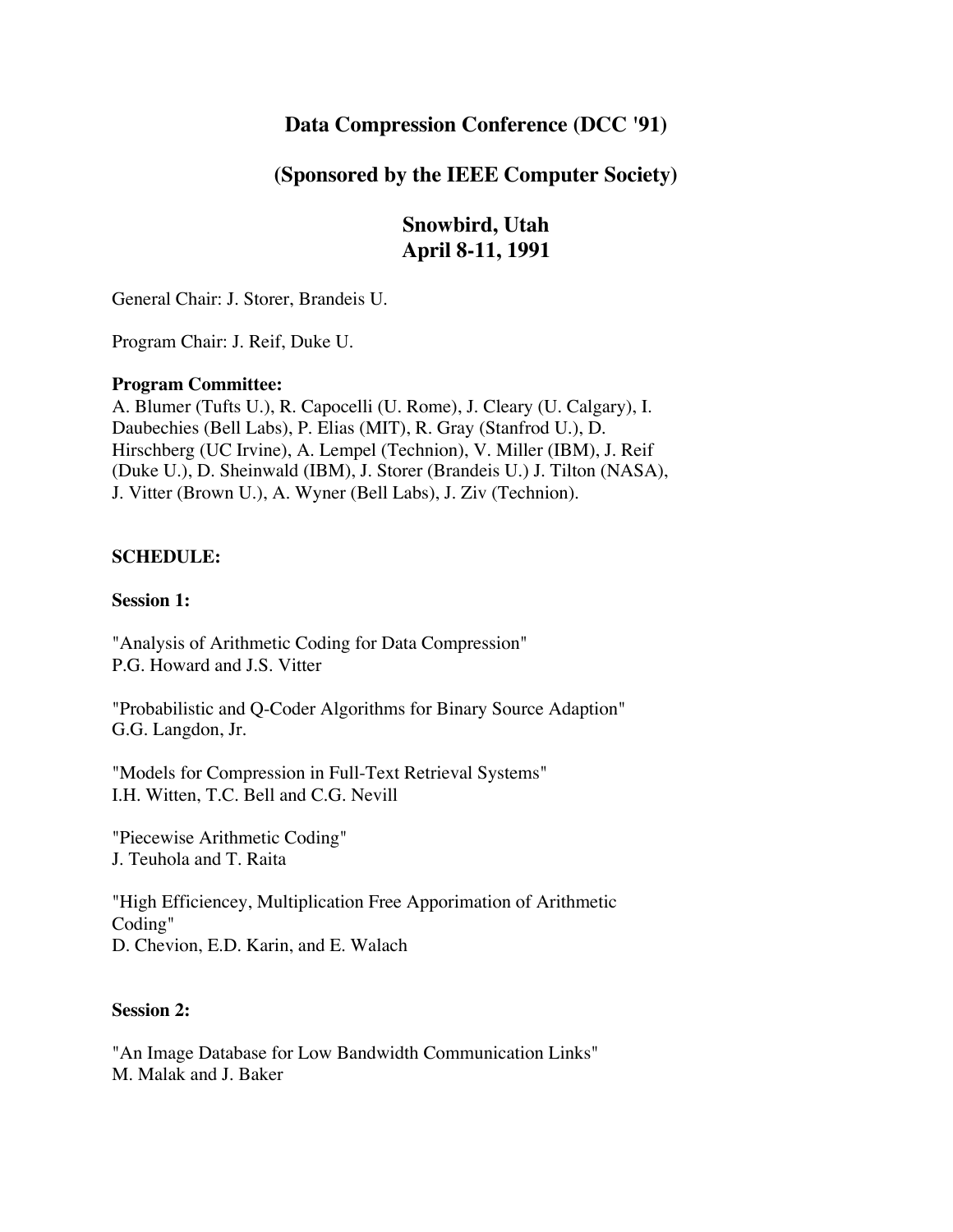"On The Complexity of Optimal Tree Pruning for Source Coding" J. Lin, J.A. Storer, and M. Cohn

"Image Coding by Adaptive Tree-Structured Segmentation" X. Wu and C. Yao

"Prediction Trees and Lossless Image Compression: An Extended Abstract" N.D. Memon, S.S. Magliveras, and K. Sayood

"Image Compression Methods with Distortion Controlled Capabilities" T. Markas and J. Reif

#### **Session 3:**

"Entropy-Constrained Trellis Coded Quantization" T.R. Fischer and M. Wang

"Combining Vector Quantization and Histogram Equalization" P.C. Cosman, E.A. Riskin, and R.M. Gray

"Concentric-Shell Partition Vector Quantization with Application to Image Coding" H. Nguyen and J.W. Mark

"Design and Performance of Residual Quantizers" R.L. Frost, C.F. Barnes, and F. Xu

"An Iteratively Interpolative Vector Quantization Algorithm for Image Data Compression" K. Xue and J.M. Crissey

"A New Transform Domain Vector Quantization Technique for Image Data Compression in an Asynchronous Transfer Mode Network" P.P. Polit and N.M. Nasrabadi

"Restricted Boundary Vector Quantization" R. Linsay and D.E. Abercromie

#### **Session 4:**

"W-Orbit Finite Automata for Data Compression" Y. Liu and H. Ma

"A Practical Approach to Fractal-Based Image Compression" A. Pentland and B. Horowitz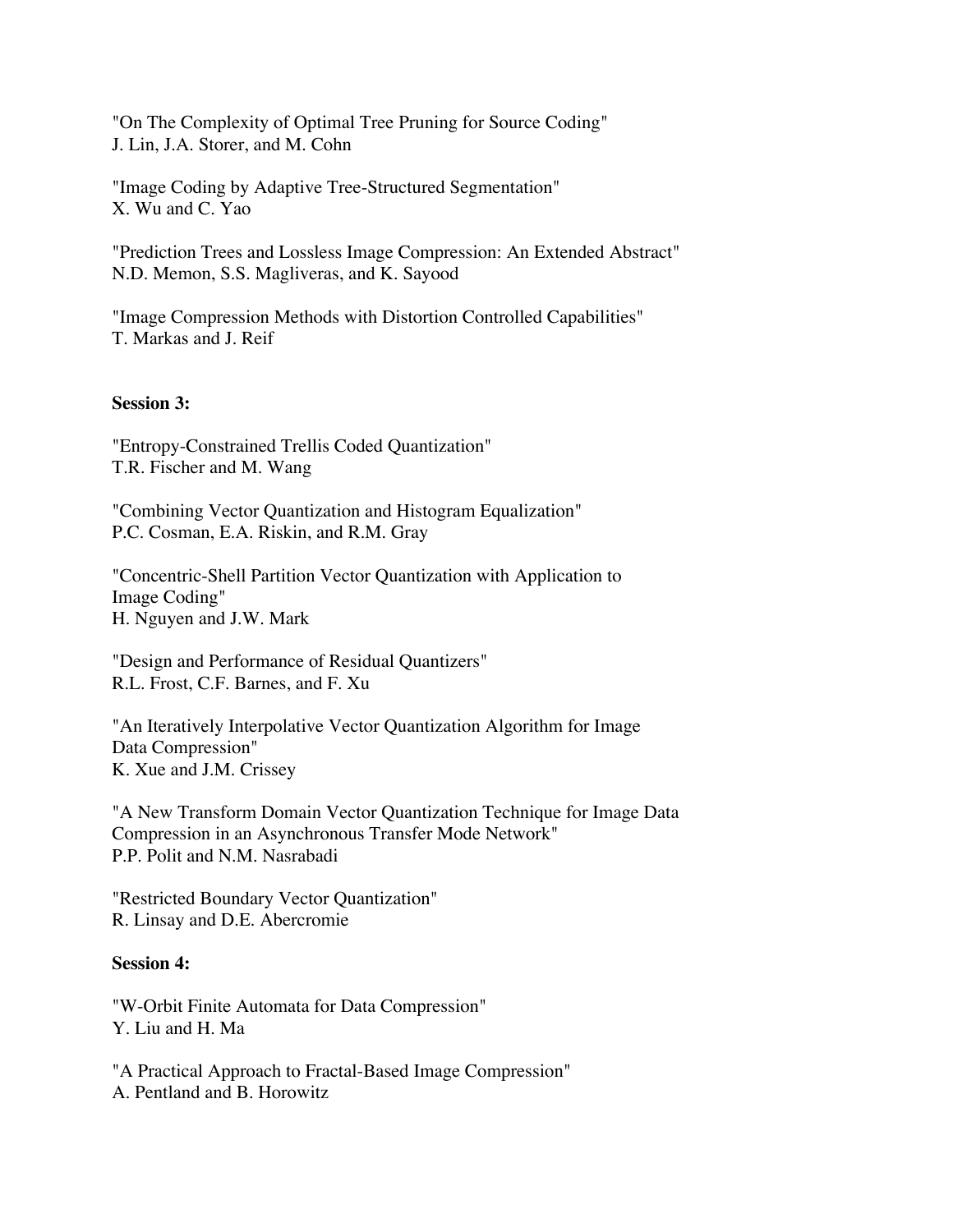"Data Compression Using Wavelets: Errors, Smoothness, and Quantization" R.A. Devore, B. Jawerth, and B.J. Lucier

"A 64 Kb/s Video Codec Using the 2-D Wavelet Transform" A.S. Lewis and G. Knowles

# **Session 5:**

"Fixed Data Base Version of the Lempel-Ziv Data Compression Algorithm" A.D. Wyner and J. Ziv

"Asymptotic Convergence of Dual-Tree Entropy Codes" G.H. Freemand

"On Compression with Two-Way Head Machines" D. Sheinwald, A. Lempel and J. Ziv

"Asymptotics of Predictive Stochastic Complexity" L. Gerencser

"On the Optimal Asymptotic Performance of Universal Ordering and Discrimination of Individual Sequences" M. Weinberger, J. Ziv, and A. Lempel

"A Typical Behaviour of Some Data Compression Schemes" W. Szpankowski

# **Session 6:**

"New Methods for Lossless Image Compression Using Arithmetic Coding" P. Howard and J.S. Vitter

"Inducing Codes from Examples" W.H. Leung and S. Skiena

"The Cascading of the LZW Compression Algorithm with Arithmetic Coding" Y. Perl, V. Maram, and N. Kadakuntla

"Complexity Aspects of Map Compression" H. Bodlaender, T. Gonzales, and T. Kloks

"An Optimal Algorithm for the Construction of Optimal Prefix Codes with Given Fringe" A. De Santis and G. Persiano